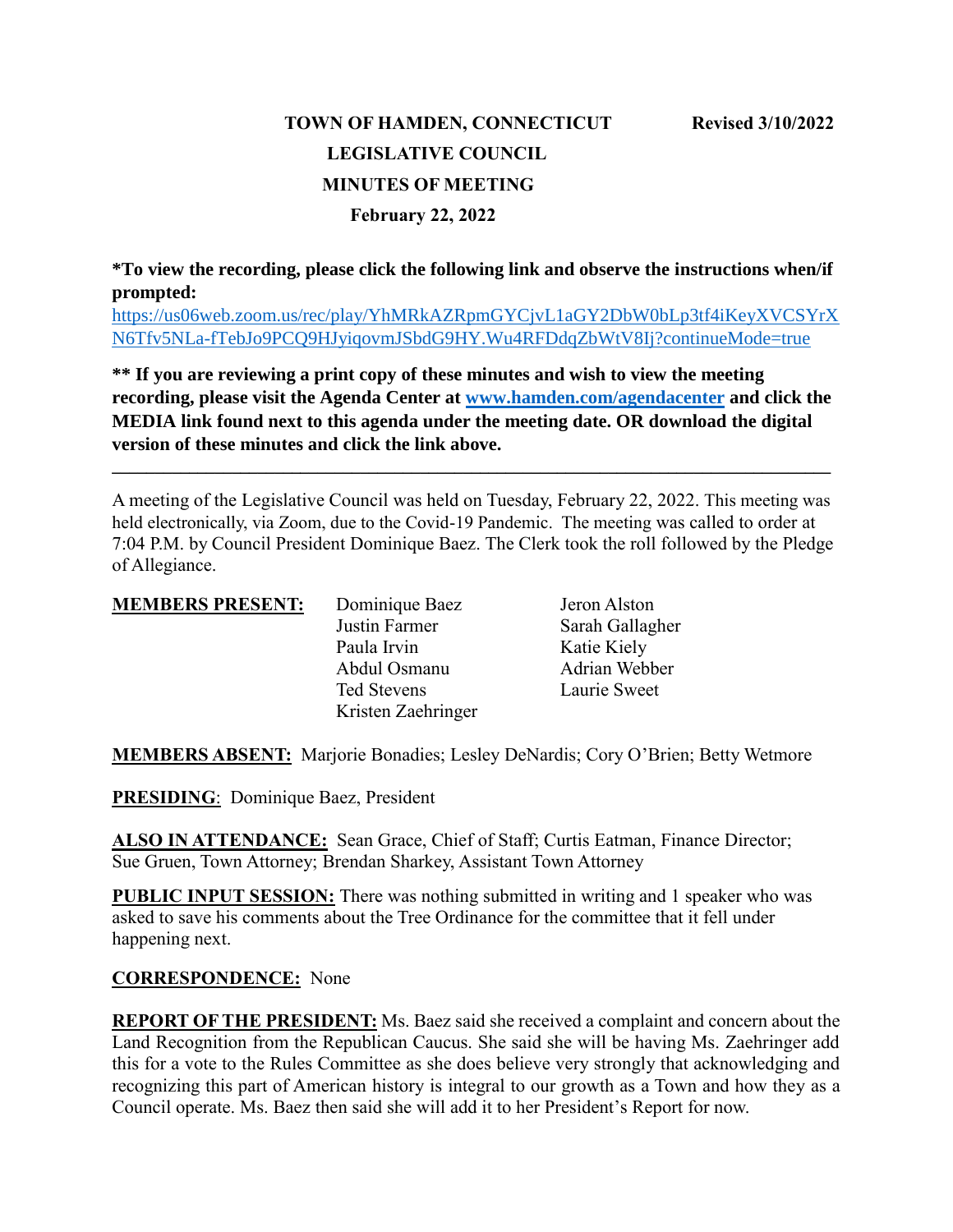Ms. Sweet then read the Land Recognition followed by a moment of silence.

Mr. Farmer then asked for a point of personal privilege to thank everyone involved and all those who donated to the families of the recent fire. He said they have received a lot of clothing and are now asking for gift cards for Stop and Shop and different shopping places for food, clothes and things of that sense.

### **REPORTS OF BOARDS AND DEPARTMENTS:** None

# **REPORTS OF COUNCIL LIAISONS:** None

**APPROVAL OF PREVIOUS MINUTES:** Ms. Baez requested a motion for approval of the minutes from the meeting held February 7, 2022. Moved by Ms. Zaehringer, seconded by Mr. Farmer and approved unanimously. [https://www.hamden.com/AgendaCenter/ViewFile/Minutes/\\_02072022-2823](https://www.hamden.com/AgendaCenter/ViewFile/Minutes/_02072022-2823)

**EXECUTIVE SESSION:** Ms. Baez called for an Executive Session for the Council and Town Attorney Sue Gruen. In Executive Session @ 7:14 PM - Out of Executive Session @ 7:37 PM – Ms. Baez took a vote to end Executive Session and it was unanimous.

**CONSENT CALENDAR:** Ms. Baez requested a motion for approval of the consent calendar. Moved by Mr. Alston, seconded by Ms. Kiely and Mr. Webber and approved unanimously.

- **1. Order authorizing intradepartmental transfer 2021-2022 Fiscal Year Budget – Fire Dept. – \$590,000 Multiple Accounts (from Reg. Salaries)**
- **2. Resolution with respect to the authorization, issuance and sale of not exceeding \$60,000,000 Town of Hamden, Connecticut General Obligation Refunding Bonds**
- **3. Order authorizing the Town of Hamden to receive \$468,000 from the Wallingford Solid Waste Project Reserve Fund**
- **4. Order adopting Fund Balance Policy**
- **5. Order authorizing acceptance and expenditure of Coronavirus Local Fiscal Recovery Funds (Also known as American Rescue Plan Act Funds) \$24,140,337.11**
- **6. Order authorizing intradepartmental transfer 2021-2022 Fiscal Year Budget (Legislative Council – Legal Lawyer) \$50,000 FROM E&C ACCOUNT**

#### **REGULAR AGENDA:**

1. Resolution establishing a Reapportionment Commission

-- Moved by Ms. Zaehringer, seconded by Mr. Stevens. DISCUSSION: Mr. Sharkey explained this resolution saying it would consist of seven members and include the two Registrar's and five